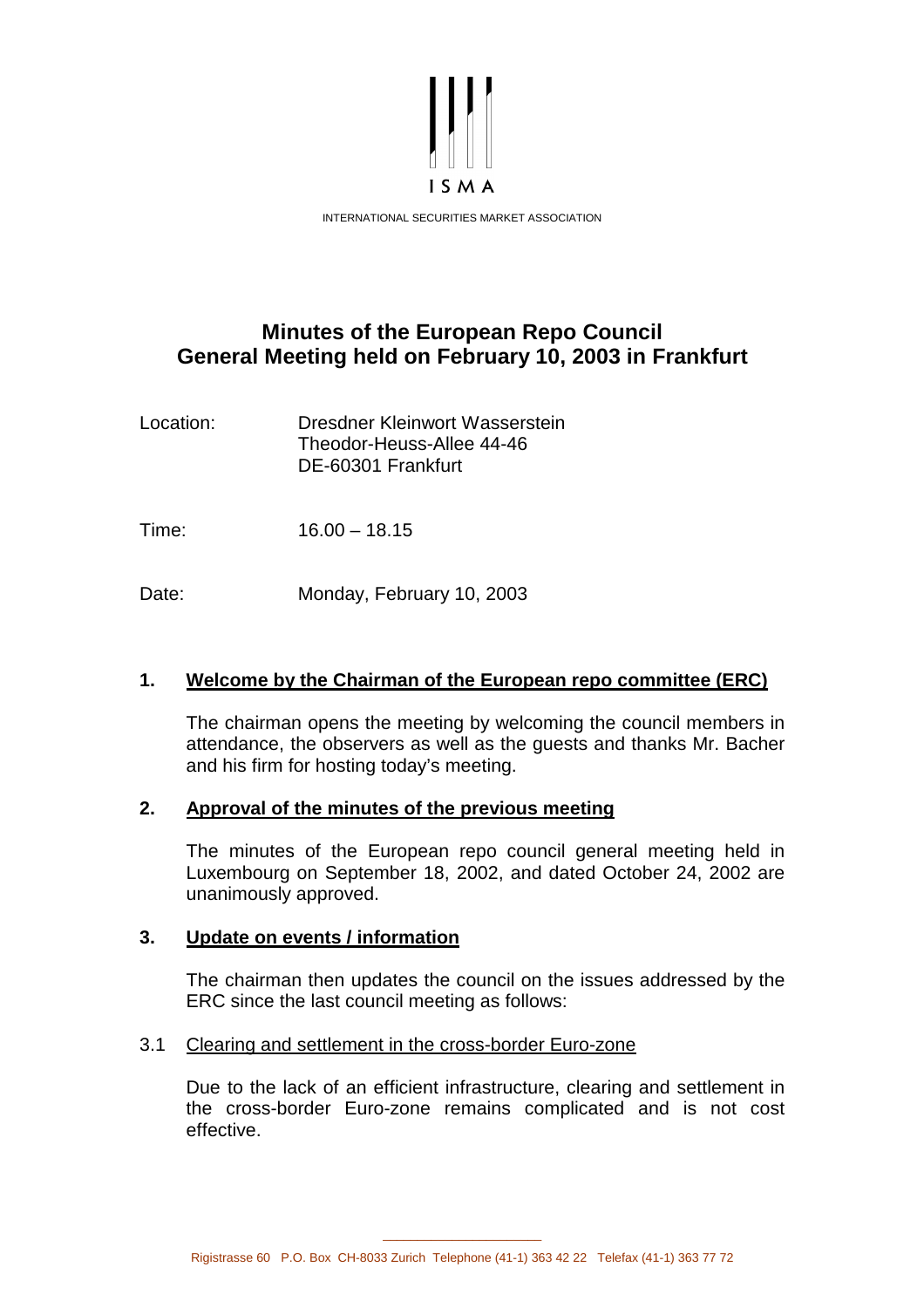The ERC is in ongoing discussions with various custody banks and industry groups as well as with the European Commission with a view to furthering the process of finding adequate solutions meeting the market's needs in this respect.

### 3.2 CCP

 In principle, the ERC welcomes the current trend towards the introduction of domestic CCPs such as the one recently established in Italy and that expected to be established in Spain in the near future.

 However, the ERC is of the opinion that this strategy will not support the cross-border trading and settlement on European platforms.

 The CC&G and Clearnet initiative is the first that combines the interests of the international community with those of the domestic players.

 Nevertheless, the debate on central counterparty functions for bonds and equities is not concluded yet.

 The European repo council will be updated on the further developments in this respect at its next meeting.

#### 3.3 Contact group on euro securities issues (Cogesi)

 At its last meeting which was chaired by the ECB, Cogesi addressed a code of conduct for the correspondent central banking model (CCBM) and a project called Central Securities Settlement Institution (CSSI) which was initiated by Iberclear, Monte Titoli, Crest, SIS and possibly Euroclear for the time being.

 At the same meeting the Euribor-ACI Short Term European Paper Task Force paper (STEPS report) was also discussed.

 The ACI step task force met in January to discuss the different comments they had received in this respect.

 The document will be discussed in a much larger group in the coming months where different organisations will be able to contribute their comments to what finally should become a cross-border product for use by all relevant investors.

 The ERC hopes to be able to present the final document to the council at its next meeting.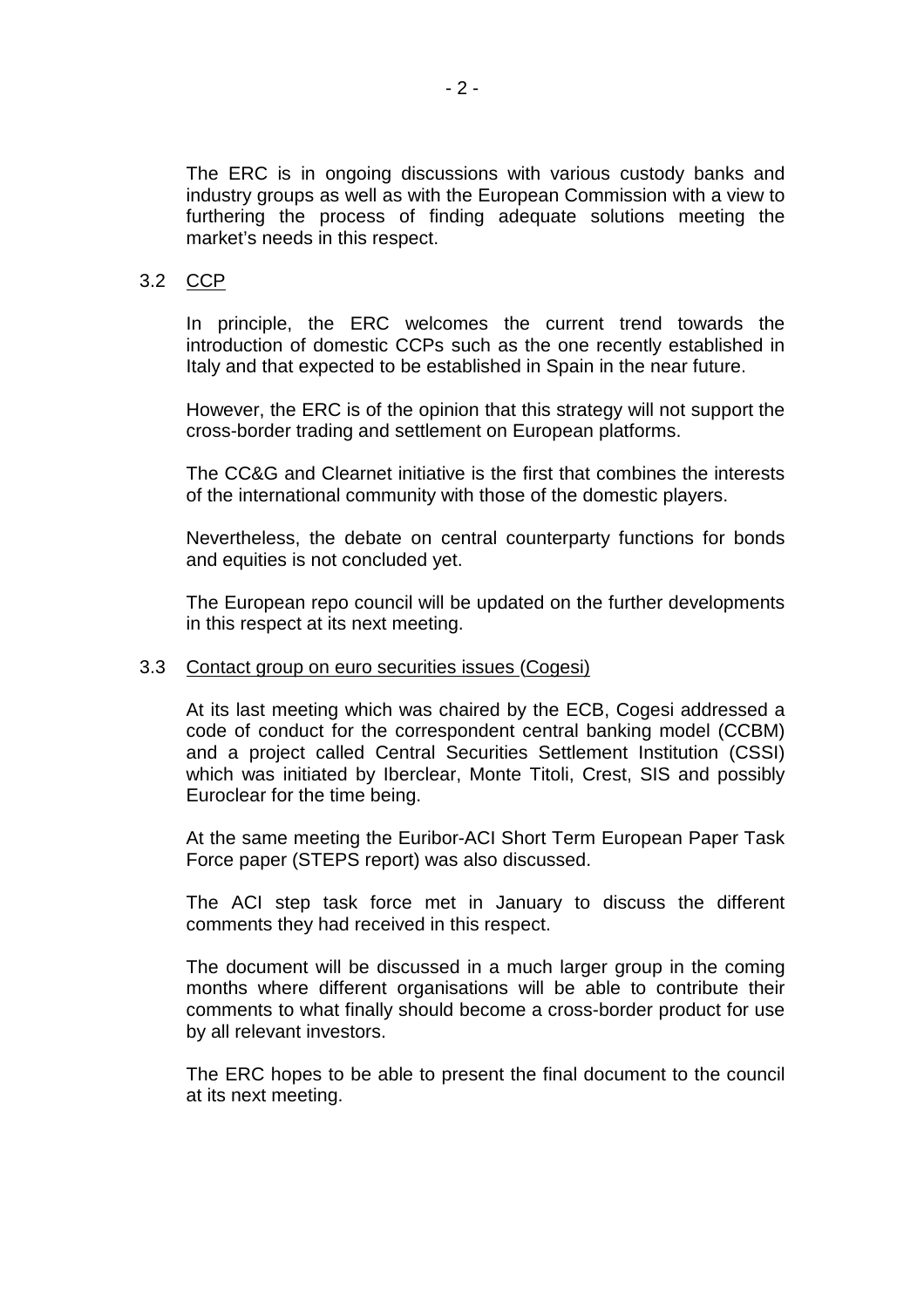### 3.4 ERC/ECB meeting

 At this afternoon's meeting between the ERC and officials of the ECB various topics related to the industry were discussed. One topic that was raised again was the shaping of deals into lots of maximum  $\epsilon$  50 million. This would allow a better handling of eventual fails and thereby contribute to a smoother settlement process. Since the shaping of deals into lots of maximum  $\epsilon$  50 million proves to be so difficult to be implemented as market practice on a voluntary basis, the ERC continues to seek the endorsement from official bodies, such as the ECB and the BoE, in this respect.

### 3.5 Real time settlement / bridge problem of ICSDs

 The ERC chaired a meeting between the ICSDS and some central banks concerning the problems in connection with the settlement of German and other bond transactions over the bridge, which links Euroclear's and Clearstream Banking's systems.

 The ERC understands that the two ICSDs have agreed to upgrade the bridge to allow for real time intra-day settlement by early 2004.

 A respective press statement is expected to be released shortly by both ICSDs.

 While the ERC is reasonably content with the way the bridge is currently working, the ERC will nevertheless continue to monitor the situation and clearly welcomes the initiative taken by the two ICSDs to upgrade the bridge. This change will profoundly change the council members' daily lives since it will allow overnight borrowing in most markets and thus enable firms to avoid excessive borrowing charges.

#### 3.6 Cancellation of repo trades if a fail occurs

 The ERC has received some disturbing reports about a number of recent cases where French firms had cancelled French tomnext repo transactions following delivery fails by their counterparties.

 The ERC is concerned that this practise could spread around the European repo market and that if it is allowed to be continued it will ultimately destroy the market.

 In a professional market place "a trade is a trade" and dealers should regard themselves bound to a deal once the price and any other key commercial terms have been agreed. There is no reason at all to cancel a trade when settlement fails, not even overnight trades.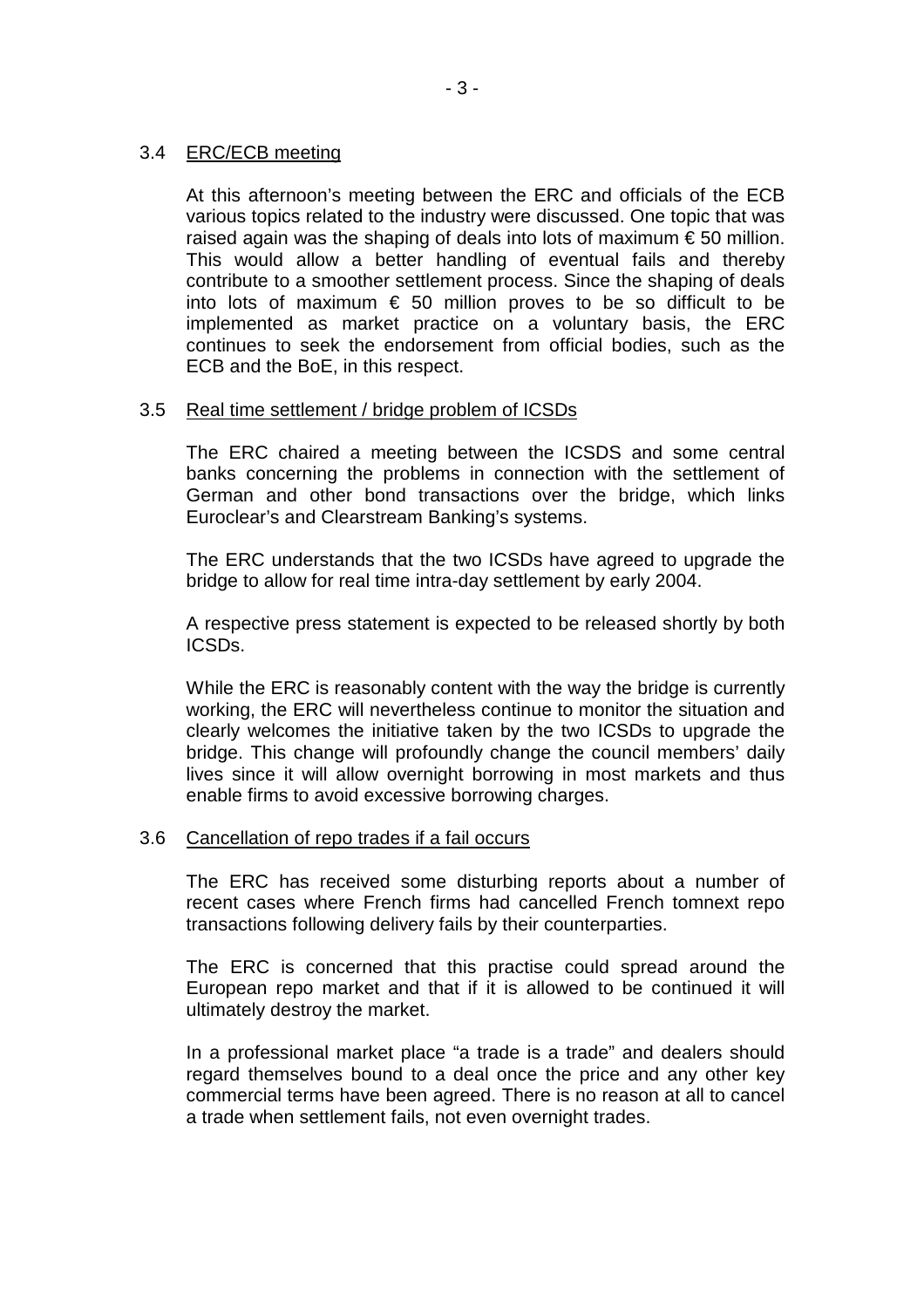The ERC expects that this issue will be resolved once real time intra-day settlement has been introduced. Although fails will continue to occur their number is likely to substantially decrease in the months ahead, particularly when action is taken as recommended in the Giovannini report.

### 3.7 Professional repo seminar

 ISMA's ERC, in co-operation with ACI and Fortis Bank, organised and held a first professional repo seminar in Brussels in November 2002. The event was a huge success and attracted some 270 delegates. In due course a similar seminar is intended to be held at a different venue and council members will be informed accordingly.

 The chairman stresses that education is important and very much necessary in the market.

### 3.8 Eurepo

 The ERC is of the opinion that the introduction of this daily reference rate for secured funding has already proved to be a timely move that will help to develop the markets further.

#### 3.9 Securities lending and repo committee (SLRC)

 The ERC is represented on the SLRC by Mr. Dunn, who regularly attends the committee's meetings at the Bank of England.

 One topic discussed by the SLRC is the practise of short selling. The UK Financial Services Authority (FSA) recently held a round table on this topic that allowed a useful and productive exchange of views between all relevant parties, including corporate share issuers, hedge funds and market intermediaries.

 Representatives of issuers felt that greater disclosure of short selling was desirable from an investor relations perspective. Some representatives of intermediaries were more sceptical about the need for, and the practicalities of, greater disclosure requirements. Nobody called for short selling to be banned and only a few favoured regulation, e.g. "tick regime".

 Interested parties were invited to provide the FSA with their feedback to a respective discussion paper by the end of January 2003.

 The FSA may publish a consultation paper depending on the nature of the responses to the discussion paper.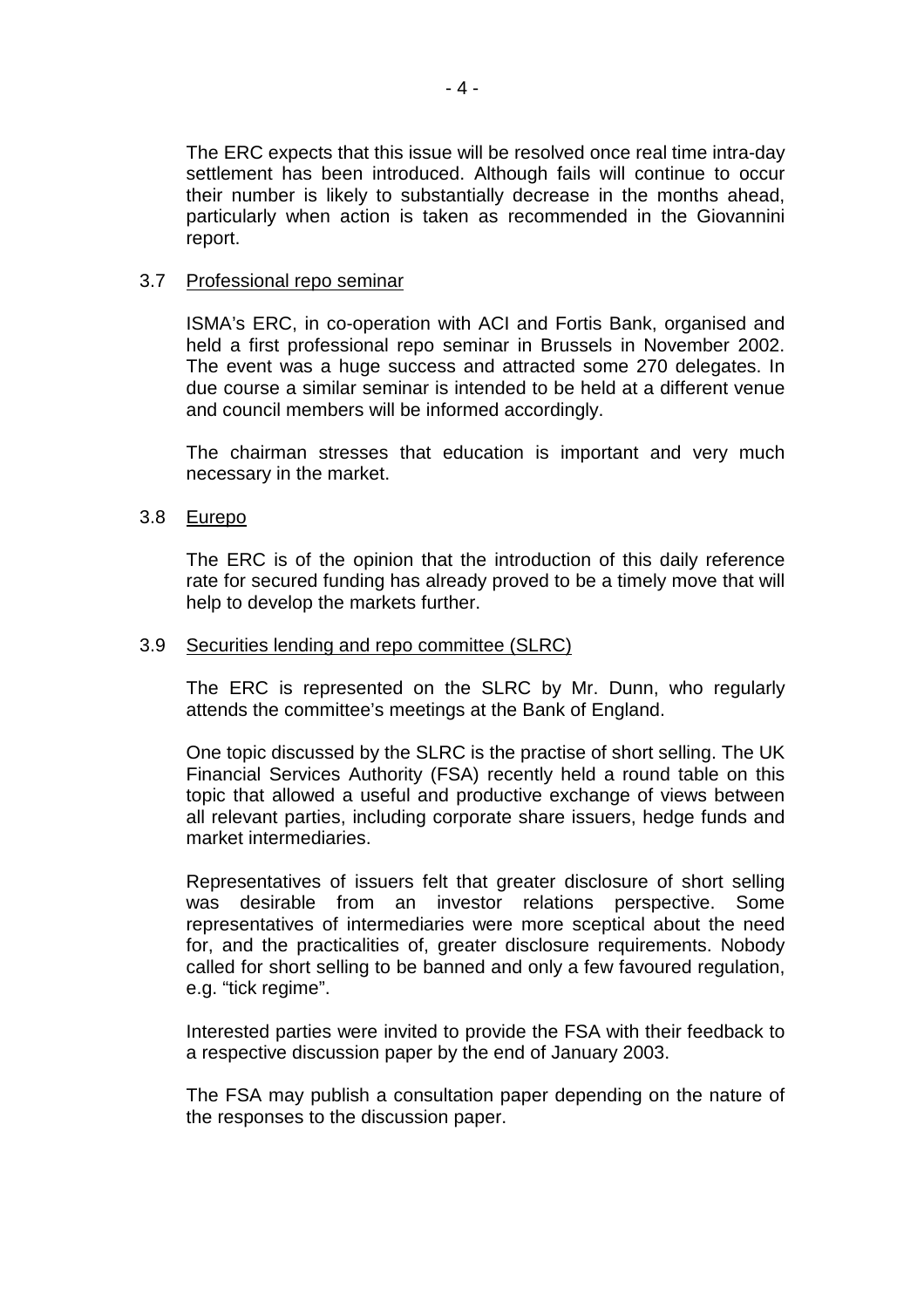If necessary, the ERC will address this issue at the next meeting.

 The chairman has also been in discussions with the SLRC regarding the shaping of deals into € 50 million lots. A respective presentation will be given at the next meeting.

### 3.10 Undocumented trades

 The ERC observed that still too many banks trade on an undocumented basis. The chairman cautions that this practice will be penalised upon "Basle 2" becoming effective.

 In this context the chairman points out that ISMA continues to promote the use of the GMRA as the standard repo documentation worldwide.

 In this respect, the ERC is also looking into expanding the use of the GMRA to some of the accession countries.

#### 3.11 Interaction between ISMA's buy-in rules and the mini close-out provisions of the GMRA

 Some members of the ERC raised concerns about the interaction (procedures and timing) between the buy-in provisions of ISMA's rules and recommendations and the mini close-out provisions of the GMRA.

 At its most recent meeting, the ERC concluded that this mismatch is undesirable and outlined three possible solutions:

- amendment of ISMA's buy-in rules to make them consistent with the mini close-out provisions of the GMRA; or
- amendment of the mini close-out provisions of the GMRA to make them consistent with ISMA's buy-in rules; or
- inclusion of an express provision in ISMA's buy-in rules enabling the buyer to recover from a defaulting seller costs incurred as a result of the failure.

 The ERC's preferred solution was for ISMA to make its buy-in rules consistent with the mini close-out provisions of the GMRA from a timing perspective.

 ISMA's market practices committee (MPC) concluded at its last meeting that the current minimum time period of 12 business days between a failure to deliver and the execution of a buy-in under ISMA's buy-in rules should be shortened to five business days.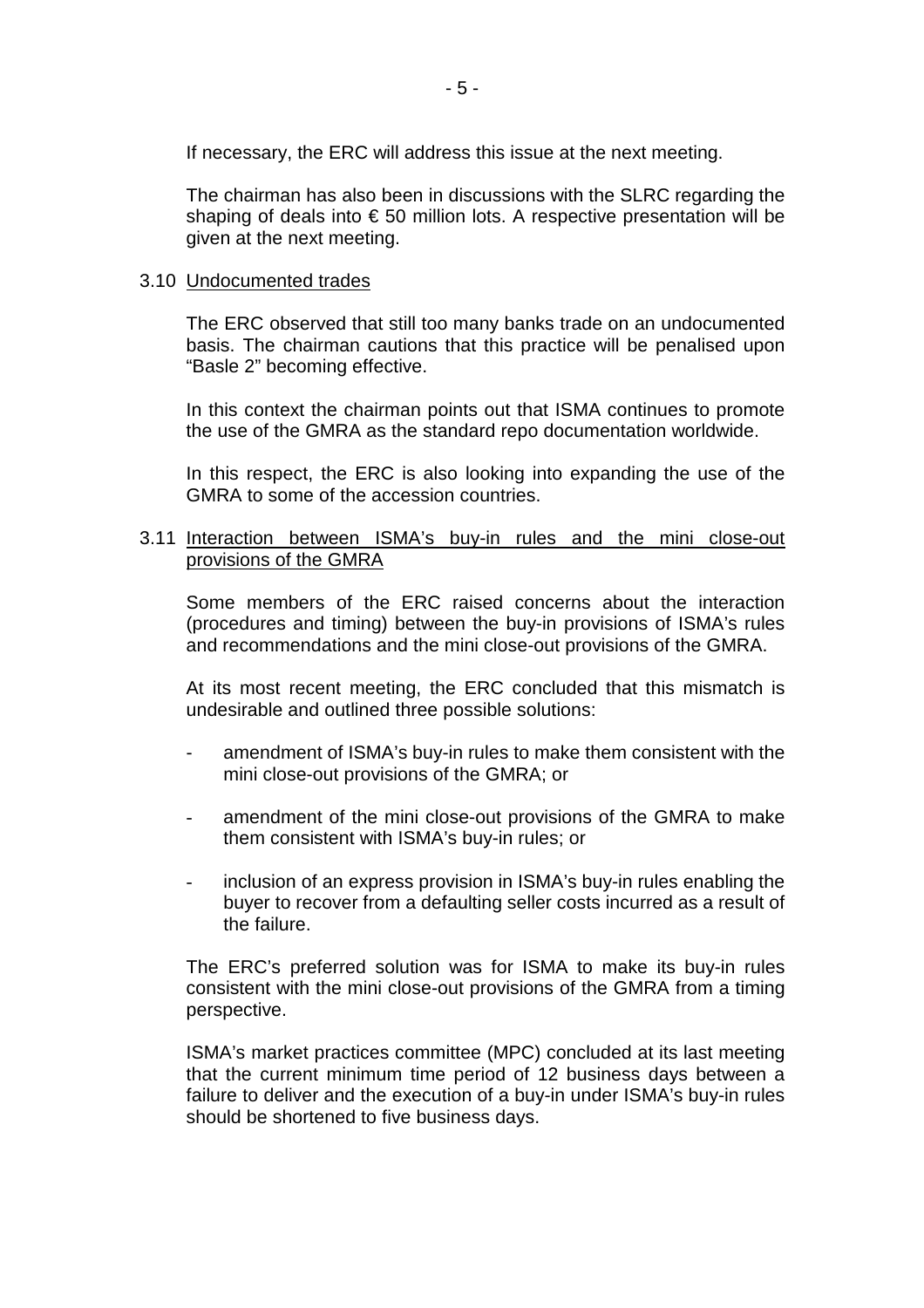In terms of procedure, the secretariat of ISMA was requested to submit the concept of shortening the time period for review and endorsement by both the European repo council as well as the committee of reporting dealers (CRD).

 If this concept is indeed supported by the European repo council and the CRD, the MPC will discuss the relevant details at its next meeting and formally propose to the board of ISMA that the relevant time periods in ISMA's buy-in and sell-out rules be shortened accordingly effective July 1, 2003.

 The chairman then raises the question whether the council has any objections to ISMA shortening the current minimum time period of 12 business days between a failure to deliver and the execution of a buy-in in its buy-in rules to five business days.

No objections are being raised.

 Subsequently, the chairman concludes his report by introducing Ms. Avsar of ISMA to the council as the permanent secretary to the ERC, and by requesting her to update the council on the GMRA related legal matters.

### **4. Update on GMRA related legal matters**

#### 4.1 Equities annex to the GMRA

 Ms. Avsar informs the council that the revised equities annex to the GMRA was recently endorsed by the ERC's equities working group, the ERC as well as TBMA. The revised equities annex will be published on ISMA's website [www.isma.org](http://www.isma.org/) in the course of this week.

 She then briefly describes the main changes to the previous version of the annex as follows:

 Paragraph 5(c) of the GMRA (as inserted by paragraph 3(b) of the equities annex) has been amended to make clear that the indemnity given by the buyer or transferee of margin under that paragraph extends to the amount of income that would have been paid to the seller of transferor had is been the holder on the securities on the relevant income payment date.

 Paragraph 4(a) of the annex has been amended to provide that a party is required to notify the other party of notice of a corporate action within a reasonable time after the date on which a holder of the securities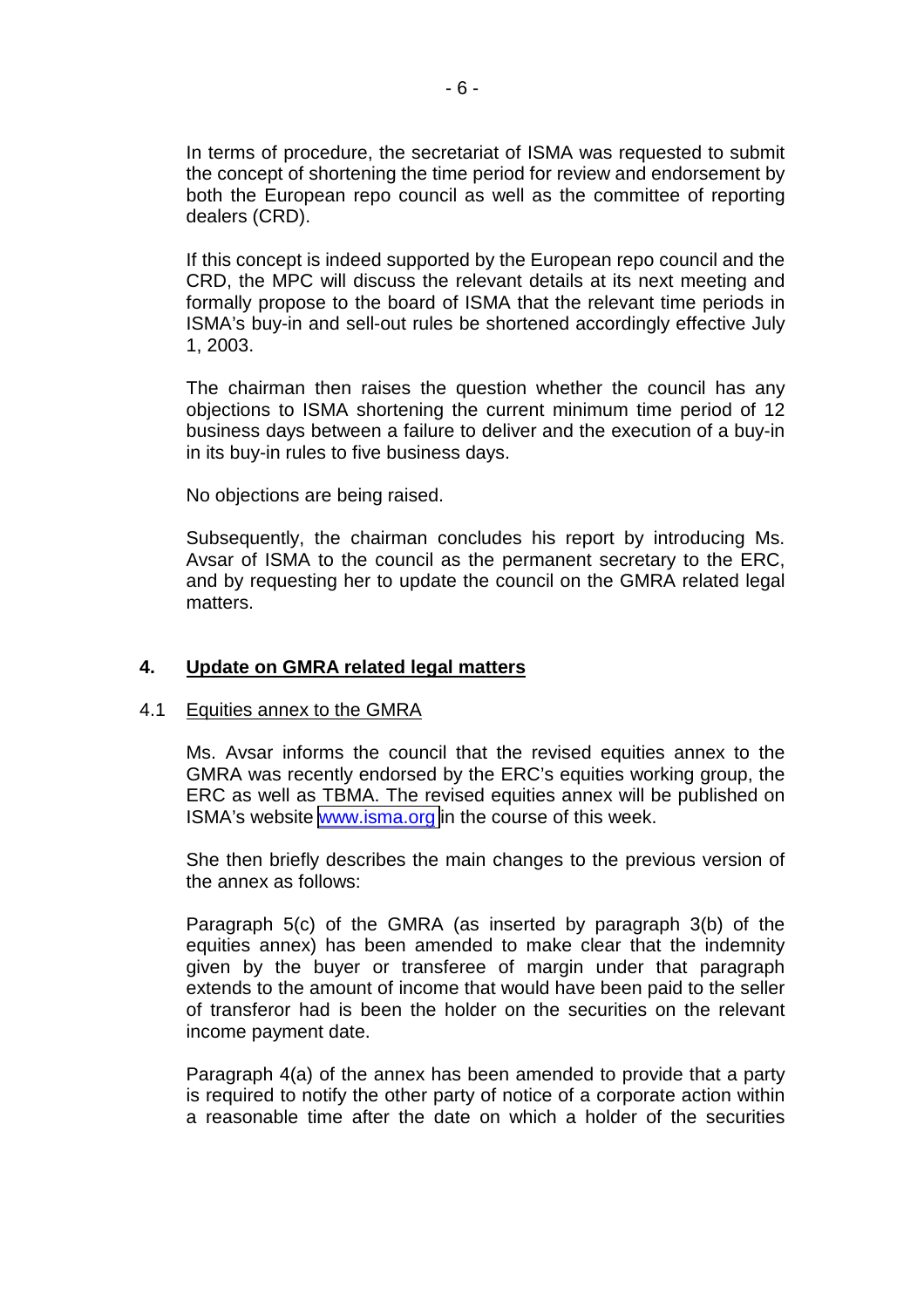would in the normal course have received notice, rather than as soon as practicable but within two business days.

 Paragraph 4(b) of the annex had been amended to provide that a buyer or transferee of margin securities has no obligation to arrange for the exercise of any voting rights that may arise in respect of equities which have been purchased under a repo or provided as margin.

#### 4.2 Guidance notes for the use of the GMRA with Spanish debt securities / Spanish legal opinion

 Ms. Avsar reports that following the recent enactment of the new financial law in Spain, ISMA and TBMA have obtained a draft of the Spanish legal opinion on the GMRA.

 The draft opinion is currently being reviewed by the ISMA/TBMA joint opinion committee.

 The final Spanish opinion is intended to be published together with the 2003 update opinions at the end of March.

 Following discussion between ISMA and TBMA and based on advice from outside counsel it has been decided that while there is no need for a Spanish annex to the GMRA, there is nevertheless a need for guidance notes for the use of the GMRA with Spanish debt securities.

The Spanish guidance notes are in the process of being produced.

 A respective draft of the guidance notes has been prepared by Freshfields that is currently the subject of further discussions with Freshfields, the ERC and TBMA.

#### 4.3 Opinion seeking and update exercise 2003

 Ms. Avsar then updates the council on ISMA's opinion seeking and updating exercise for this year which is intended to be concluded at the end of March.

 She specifies that update legal opinions are being sought in more than 30 jurisdictions worldwide and that in a number of these jurisdictions the exercise is being conducted jointly with TBMA.

 The opinions again cover both the enforceability of the netting provisions of the GMRA and the validity of the GMRA as a whole. In addition, they cover the re-characterization risk (both in respect of the transfer of securities and in respect of the transfer of margin).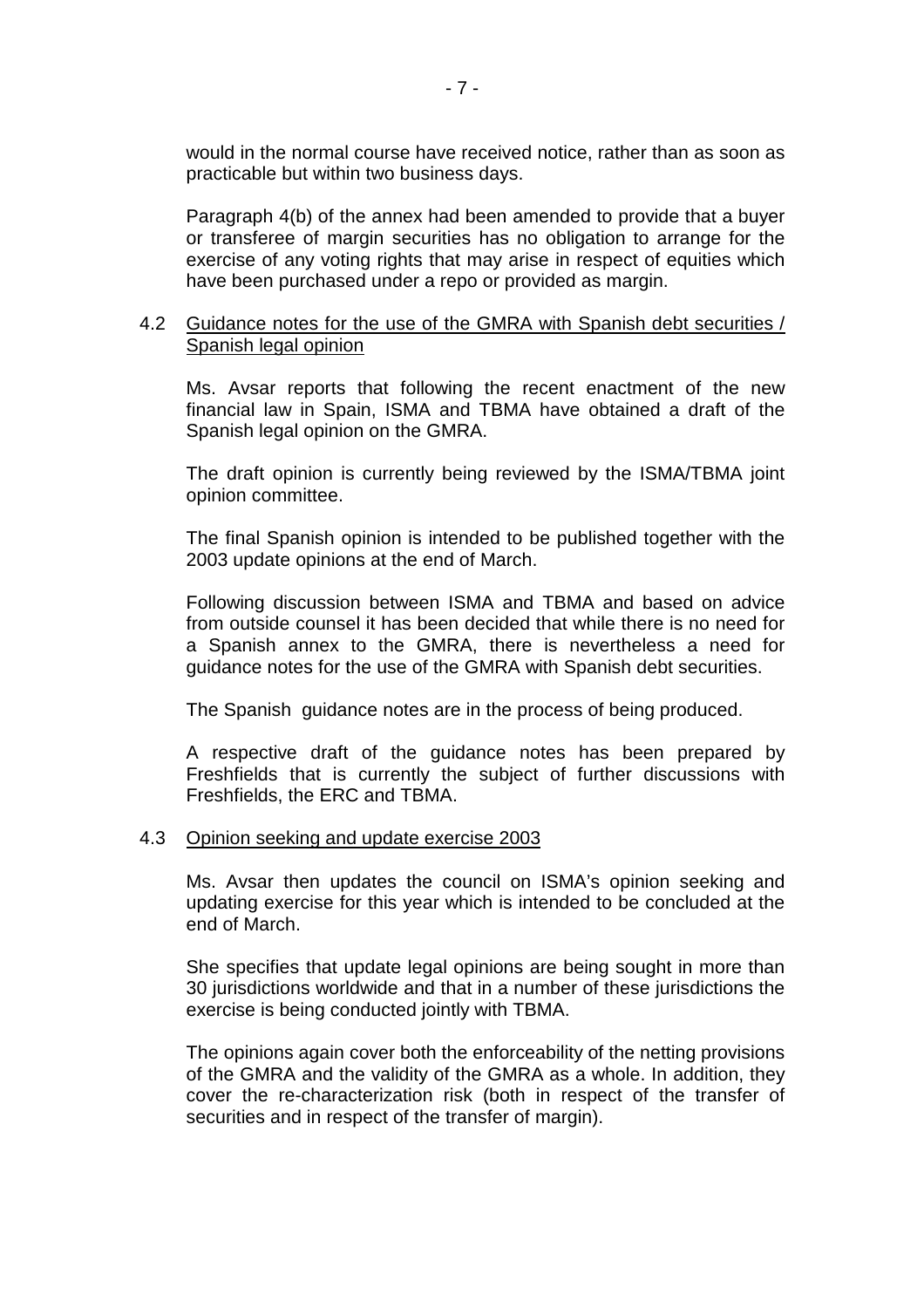In most jurisdictions there will not be any substantive changes.

### 4.4 Polish legal opinion

 Ms. Avsar reports that ISMA and TBMA have decided to delay the finalization of this opinion until the new Polish bankruptcy law has come into force. This is expected for summer 2003.

### 4.5 Greece

 Finally, Ms. Avsar reports that ISMA and TBMA are currently in the process of establishing with Greek counsel whether and in the affirmative with which qualifications (if any), a legal opinion on the enforceability and validity of the GMRA can be obtained for Greece.

 The JOC has requested ISMA and TBMA to request local counsel to provide a preliminary analysis in this respect. Based on this analysis the JOC will then make its recommendation to ISMA and TBMA.

 The ERC has already requested ISMA to obtain a Greek legal opinion irrespective of the JOC's recommendation.

### **5. Unified trading days in the Euro-zone**

 The chairman informs the council about his recent respective presentation to the Brouhns committee. A copy of the presentation is attached to these minutes (attachment 1). In principle, all debt agencies agree that the markets should be open on target days.

 The chairman is requested to give the presentation to a group of the European Commission in relation to equity markets/stock exchanges that should also be open on target days.

### **6. Cross-border collateral pool task force**

 Mr. Twilhaar of ABN AMRO Bank N.V. gives a slide presentation on the management of payment liquidity in global markets. A copy of the presentation is attached to these minutes (attachment 2).

### **7. Update on the recent developments in Japanese repo market**

 Mr. Bessho of the Bank of Japan updates the council about the recent developments in the Japanese repo market. A copy of Mr. Bessho's report is attached to these minutes (attachment 3).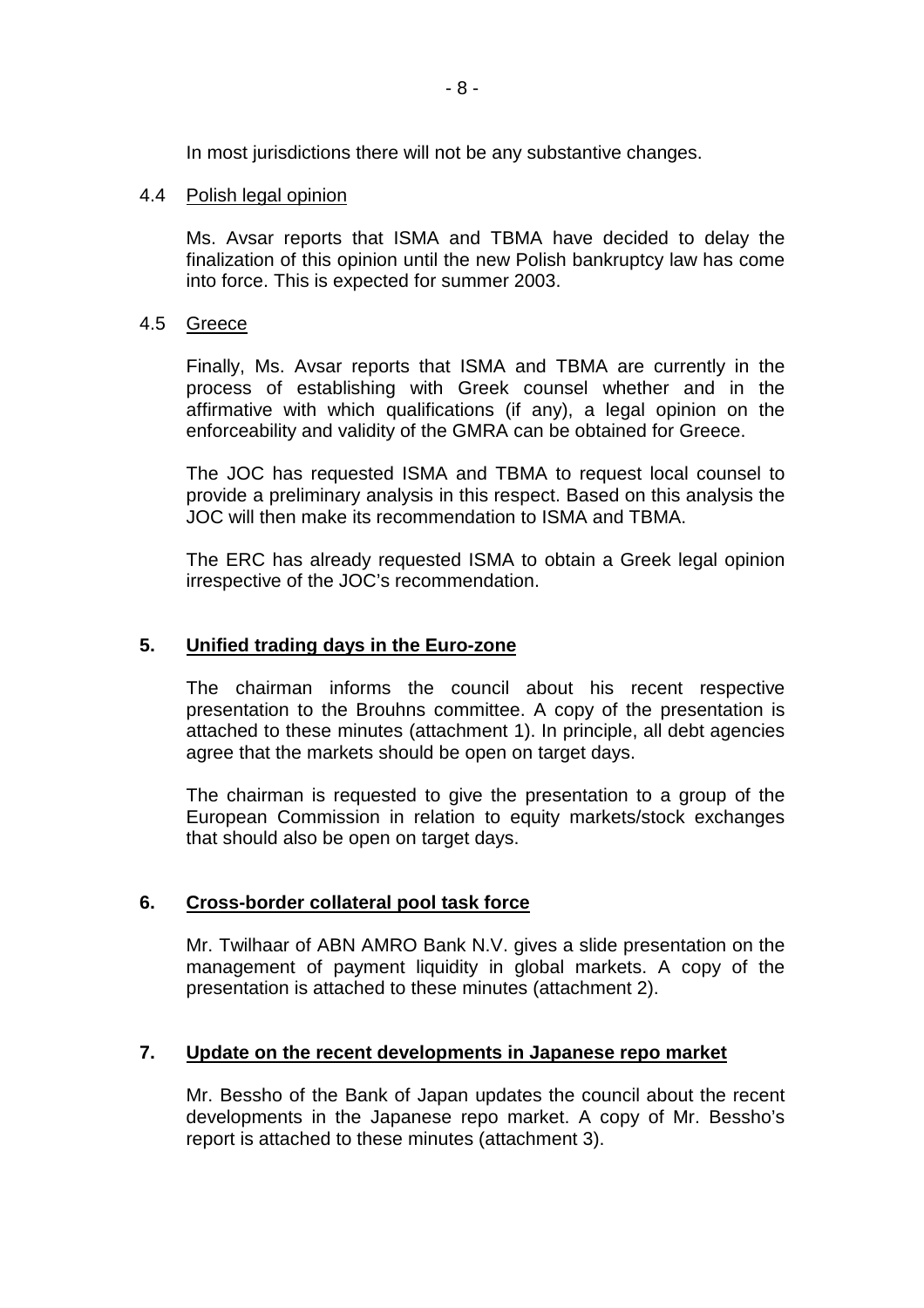### **8. ECB changes in tender**

 The chairman refers to the press release published by the European Central Bank (ECB) on January 23, 2003 concerning the measures to improve the efficiency of the operational framework for monetary policy. The press release is available on the ECB's website [\(www.ecb.int\)](http://www.ecb.int/).

# **9. 4th European repo market survey**

Mr. Comotto updates the council on the preliminary results of the  $4<sup>th</sup>$ European repo market survey which was conducted by the ISMA Centre at the University of Reading in the UK.

 The results of the survey will be published on ISMA's website ([www.isma.org\)](http://www.isma.org/) at the beginning of March.

### **10. Elections to the European repo committee**

 The chairman then introduces the following 21 candidates who stand for election for the 19 vacancies on the ERC:

| <b>Ulf Bacher</b>        | Dresdner Bank AG, Frankfurt                            |
|--------------------------|--------------------------------------------------------|
| <b>Antony Baldwin</b>    | Daiwa Securities SMBC Europe Ltd.,<br>London           |
| Jean Begonin             | Credit Suisse First Boston (Europe)<br>Limited, London |
| Stefano Bellani          | J. P. Morgan Europe Ltd., London                       |
| <b>Eduard Cia</b>        | Bayerische Hypo- und Vereinsbank<br>AG, Munich         |
| <b>Clarice Calderoni</b> | UniCredit Banca Mobiliare S.p.A., Milan                |
| <b>Godfried De Vidts</b> | Fortis Bank, Brussels                                  |
| <b>Cameron Dunn</b>      | Merrill Lynch International (MLI),<br>London           |
| Johan Evenepoel          | Dexia Bank Belgium NV/AS, Brussels                     |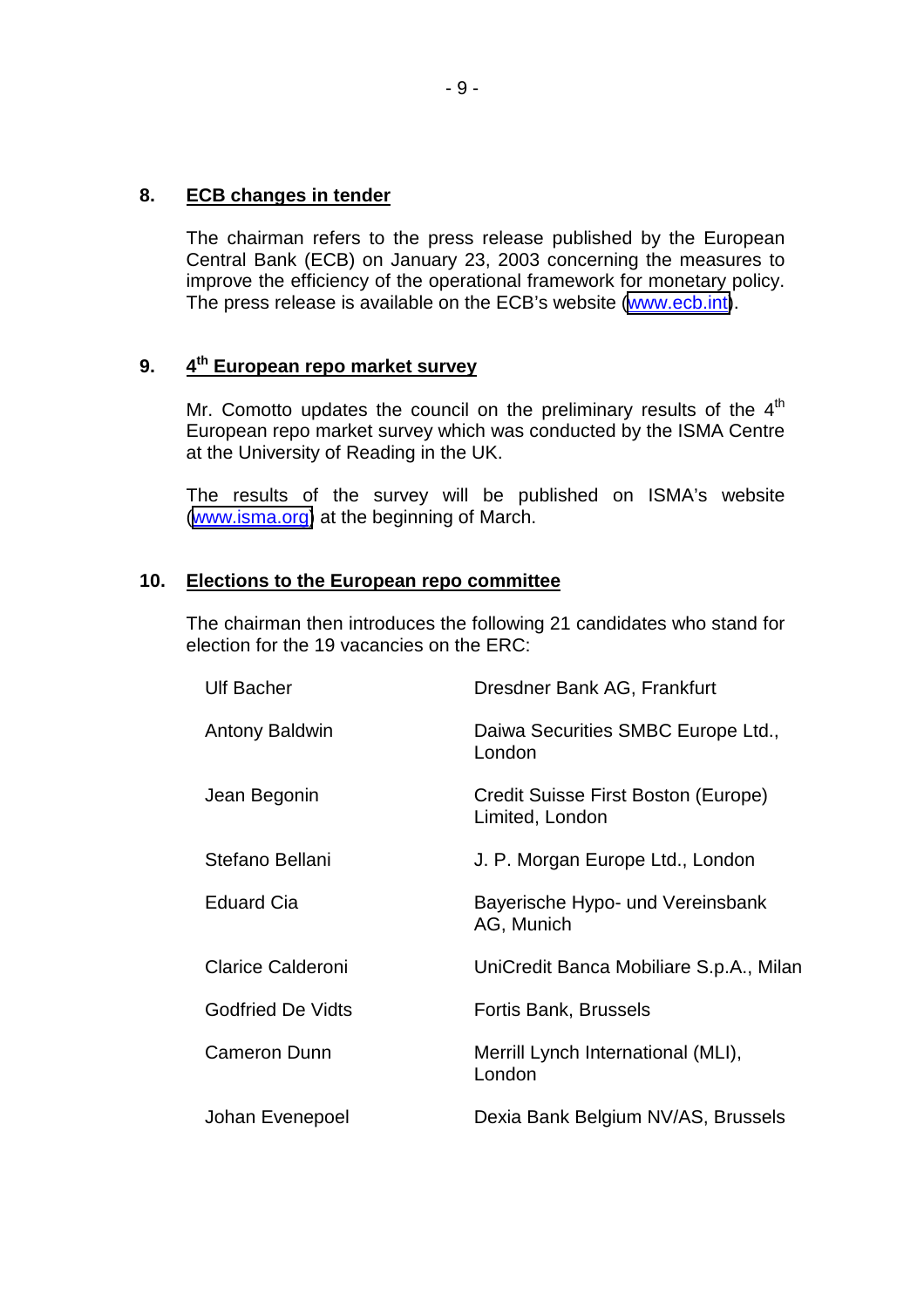| <b>Oscar Huettner</b>   | <b>Barclays Capital Securities Limited,</b><br>London        |
|-------------------------|--------------------------------------------------------------|
| <b>Andrew Lubin</b>     | Deutsche Bank AG, London                                     |
| Andrea Masciovecchio    | IntesaBci S.p.A., Milan                                      |
| Grigorios Markouizos    | Salomon Brothers International Ltd.,<br>London               |
| <b>Edward McAleer</b>   | Morgan Stanley & Co. International<br>Ltd., London           |
| Michael Murray          | Confederación Española de Cajas de<br>Ahorros (CECA), Madrid |
| David McClean           | Nomura International plc, London                             |
| <b>Mark Painting</b>    | Goldman Sachs International, London                          |
| Pierre Renom            | <b>BNP Paribas, London Branch</b>                            |
| <b>Ashraf Rizvi</b>     | <b>UBS AG, London Branch</b>                                 |
| <b>Rudolf Sellinger</b> | Bank Austria Creditanstalt, Vienna                           |
| Nicolas Truong          | Société Générale S.A., Paris                                 |

 Subsequently, Ms. Avsar explains the election procedure pursuant to rule 1014 of ISMA's rules and recommendations and refers the council to the detailed instructions on the ballot form, a copy of which was distributed to the representative of each council member following the introduction of the candidates by the chairman.

 In a first secret ballot, 18 candidates are elected and two candidates (Mr. Evenepoel and Mr. McClean) obtain the same number of votes. As there are no corresponding vacancies, a second secret ballot is held between Messrs. Evenepoel and McClean for the remaining place.

Mr. McClean is elected.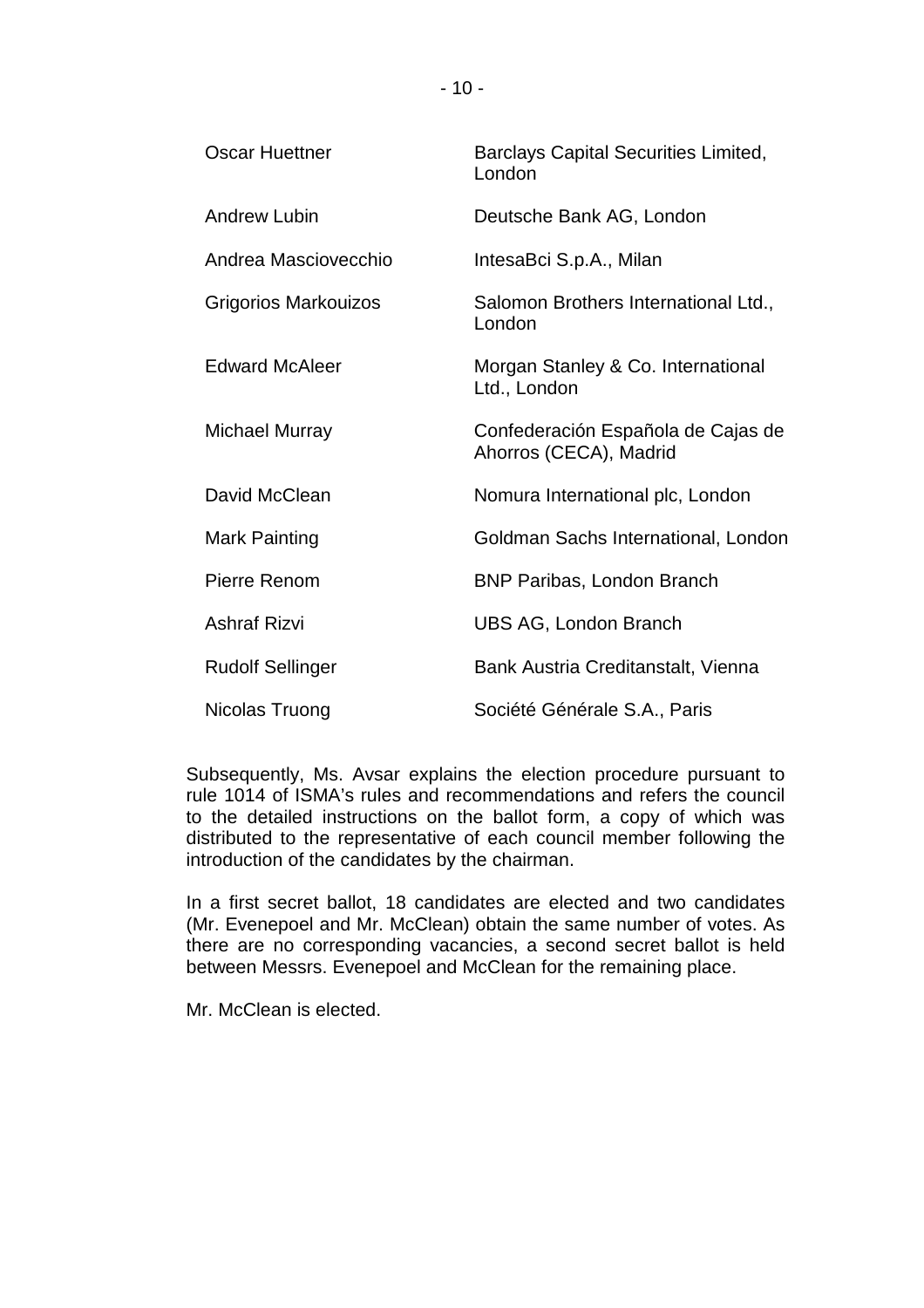The chairman then announces the new composition of the European repo committee as follows:

| <b>Ulf Bacher</b>           | Dresdner Bank AG, Frankfurt                                  |
|-----------------------------|--------------------------------------------------------------|
| Jean Begonin                | Credit Suisse First Boston (Europe)<br>Limited, London       |
| Stefano Bellani             | J. P. Morgan Europe Ltd., London                             |
| <b>Eduard Cia</b>           | Bayerische Hypo- und Vereinsbank AG,<br>Munich               |
| <b>Clarice Calderoni</b>    | <b>UniCredit Banca</b><br>Mobiliare S.p.A., Milan            |
| <b>Godfried De Vidts</b>    | Fortis Bank, Brussels                                        |
| <b>Cameron Dunn</b>         | Merrill Lynch International (MLI), London                    |
| <b>Oscar Huettner</b>       | <b>Barclays Capital Securities Limited,</b><br>London        |
| <b>Andrew Lubin</b>         | Deutsche Bank AG, London                                     |
| Andrea Masciovecchio        | IntesaBci S.p.A., Milan                                      |
| <b>Grigorios Markouizos</b> | Salomon Brothers International Ltd.,<br>London               |
| <b>Edward McAleer</b>       | Morgan Stanley & Co. International Ltd.,<br>London           |
| <b>Michael Murray</b>       | Confederación Española de Cajas de<br>Ahorros (CECA), Madrid |
| David McClean               | Nomura International plc, London                             |
| <b>Mark Painting</b>        | Goldman Sachs International, London                          |
| Pierre Renom                | <b>BNP Paribas, London Branch</b>                            |
| <b>Ashraf Rizvi</b>         | UBS AG, London Branch                                        |
| <b>Rudolf Sellinger</b>     | Bank Austria Creditanstalt, Vienna                           |